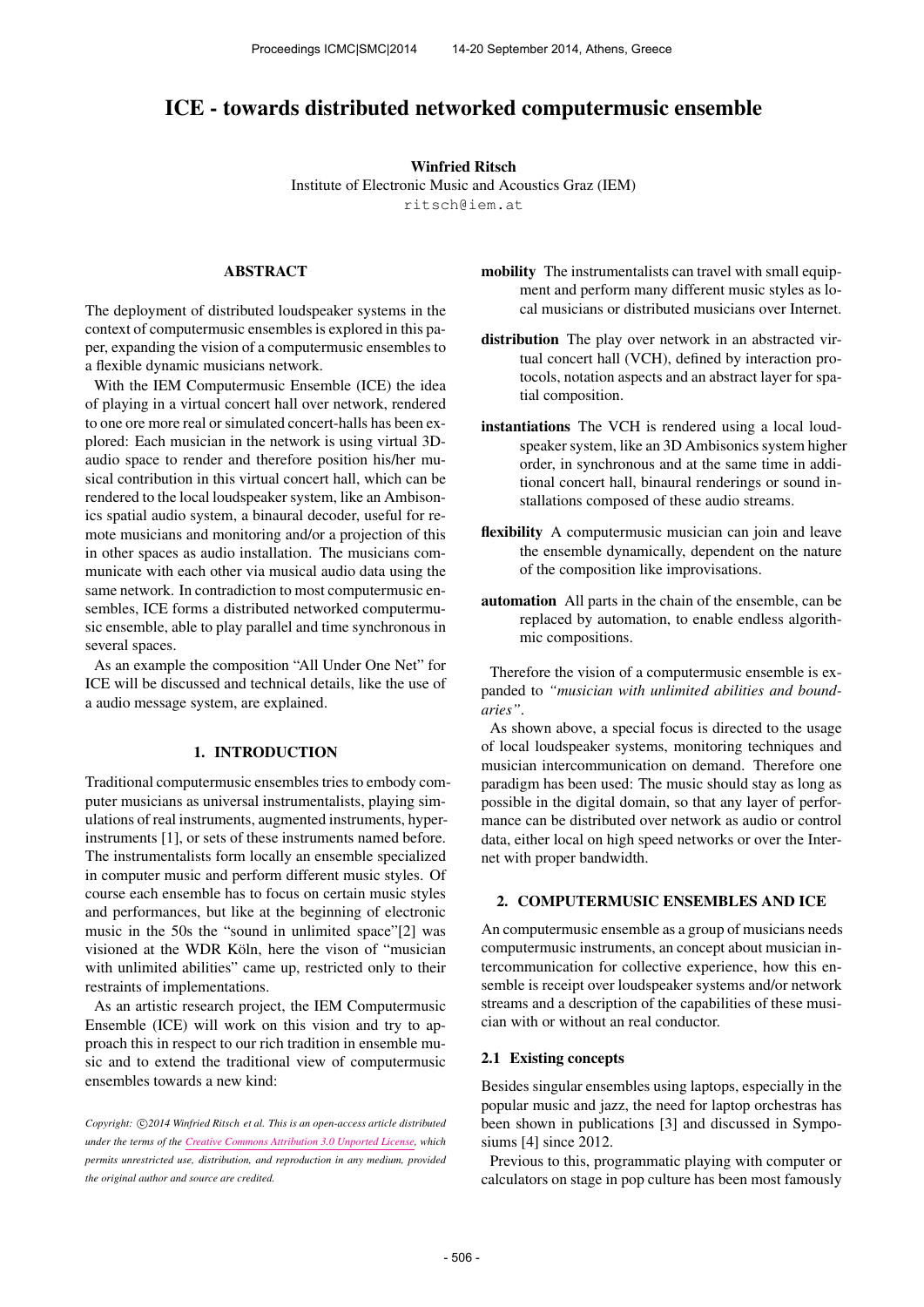shown by "Kraftwerk's Mensch-Maschine concerts[5] since 1978 and others like with the album ISDN by " The Future Sound of London"[6]. Previous to this time also experimental music bands started using computers on the stage in concerts.

Pre-Internet networked concerts as experimental art events hast been done at least since the 90s with slowscan-tv, fax and MIDI over modems  $<sup>1</sup>$ , where as intercontinental con-</sup> certs, musicians tries to combine different concert spaces to a shared space in the net. With the availability of high speed Internet the possibility of merging concert spaces via multichannel video and audio has be shown within the CO-MEDIA project within Europe[8][9] to work.

Besides the "electronic musician" since the 50s, "laptopmusicians" sicne 80s became common in most areas of music performance practice. In the following some aspects of computermusic ensembles are discussed in respect to new concepts for ICE:

SLORK, Stanford Laptop Orchestra [10]: musicians use special loudspeaker for localization and distribution of sound located near the musician, to be spatial matched by the audience.

L2ORK, Linux Laptop Orchestra [11]: usage of a customized flavor of Pure Data [12] on uniform computer sets. The use of a network play an important role for control of the performance by a conductor. They also restrict the interaction interfaces with a unique sensor setup and act like a choir.

PD~Graz [13]: (for example playing "blind date"[14]]) is a group of computer-musicians playing together on one, for multiuser usage modified, version of PureData as a conjointly playground. The audiovisual performances are played by a varying amount of players, introducing "live coding"[15] as improvisation method. With this they use a common virtual computermusic space with their laptop computer as interfaces.

The resulting research questions for a new concept of an computermusic-ensemble are investigated below:

- computermusic instrument design How the sound of the designed instruments are assigned to instrumentalists by the listeners ?
- interaction interfaces How is the embodiment of these instruments on stage ?

The selection and mapping of sensor interfaces for expressive playing of the instruments is important for the match of their performance with the sound of the instrument.

interaction between musicians How they receipt and distinguish each other ?

> Additionally the synchronicity of their data streams, including the automation of their interaction is important to form groups and sub-groups.

Spatiality How should the musician use the speaker system to correlate the spatial perception of the instrument output with each musician playing ?



Figure 1. L2ORK concert (at citadel) versus PD-Graz performing blind date

conduction and composition What are the roles of the conductor and how to write scores for him ?

> The conductor can be implemented by means of software, as a real conductor or a combination of them as a computer aided conductor.

dissemination How should the capabilities of these ensembles be disseminated to composers, musicians and audience ?

> Writing compositions can include programming some aspects and giving the musician the ability to train and rehearse for a piece.

## 2.2 The vision of ICE

The IEM Computermusic Ensemble ICE, has the aim to be an ensemble of computer musicians with an optional real or virtual conductor, playing with their individual computer setup in an network to a virtual concert hall  $2$  (VCH), which is rendered to one or more real electro-acoustic concert hall or rehearsal space.

Instead of local amplification, microphoning and/or direct feed of an loudspeaker system, the musicians play together within VCH as a 3D-audiospace, distributed over the network, The VCH can be seen as an abstract virtual playing space. For spatialization either encoded material or streams of audio with spatial data is used to represent

 $<sup>1</sup>$  Experienced by the author as musician within Art's birthday concert:</sup> Innsbruck Austria - Vancoucer Canada on 17.1.1993 [7]

<sup>&</sup>lt;sup>2</sup> "Virtual Concert Hall" in the sense of simulated concert room in 3D, which has been realized in a frist attempt within the e-learning project Internet Archive of Electronic Music VCH-IAEM at IEM 2002 by the author using the Ambisonics domain as an abstracted representation to be rendered over binaural decoders or a real multi-speaker environment[16]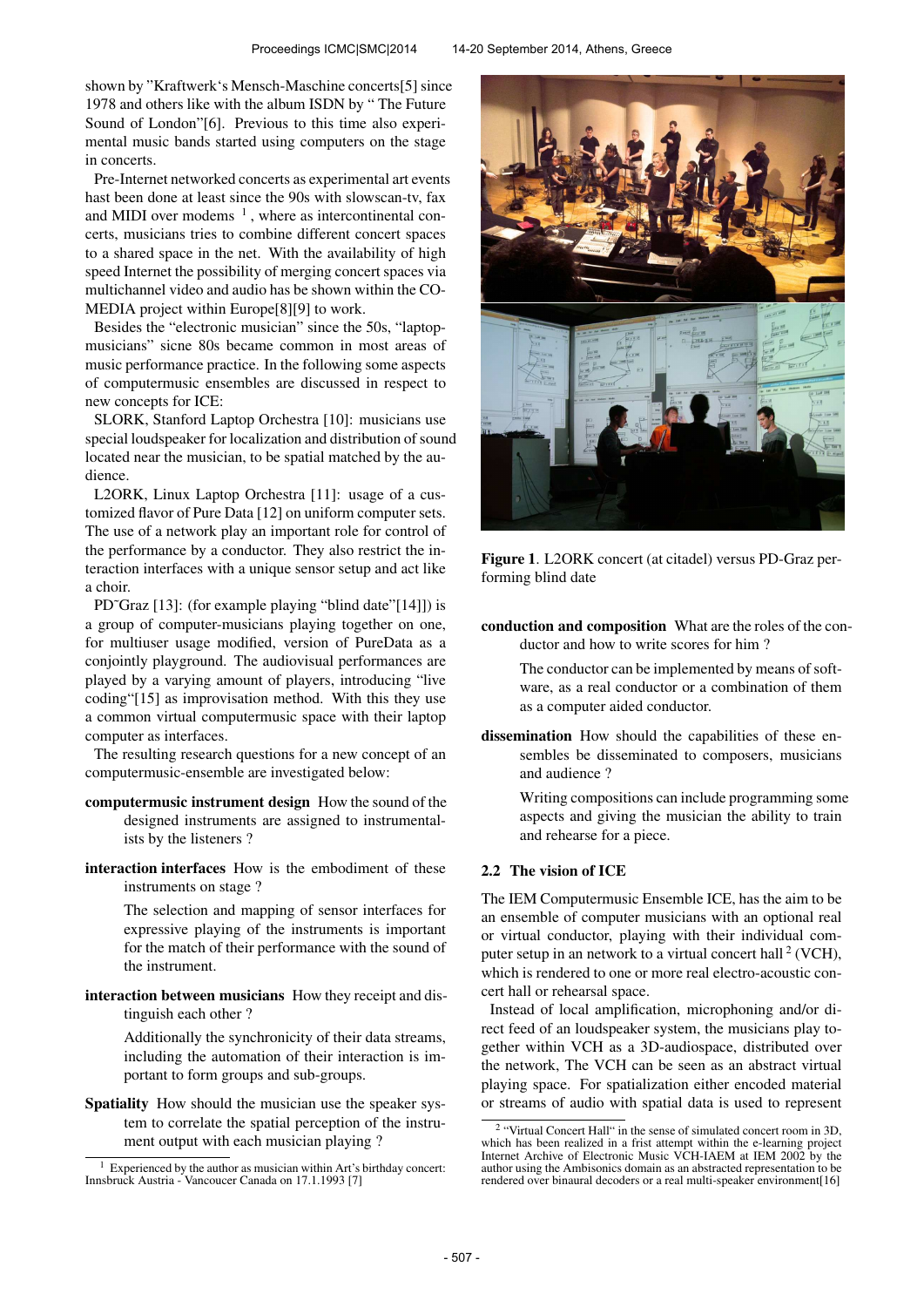this domain, There is an rendering engine for the 3D spatialization data for every instantiation of this virtual space, like a real concert hall with an multichannel audio system or binaural decoder for headphones. This makes the instrument design independent of the sound-systems. The the sound-system should provide certain features, like 3Dspatiality (at least 2D). The quality of the concert depends therefore strongly on the quality of the 3D audio system.

An instantiation could be an Ambisonics speaker systems or any other 2D- or 3D- rendering engine available as long it can map ambisonics to it<sup>3</sup>. Out of this, each musician use the this speaker systems as projection space for his contribution, not a local speaker nearby. His instruments are independent from the actual setup of the loudspeaker system.

Due to the fact, that the VCH can be streamed over network and each musician send streams his contribution into this virtual space, there is no difference of access for the remote or local musician. Using binaural renderings of the concert hall at home or a studio, or even playing in an other concert space at the same time over network is possible and physically distributed musicians can form one computermusic ensemble. Additionally they can interact with each other over network individually.

Also the ICE computer-musician is not depended on unified hardware, software or operating systems, but on standardized transmission protocols for audio and control data over a high speed network. All the audio and control data transmission are done over predefined protocols and streaming formats. The spatialization engine could be controlled by the real or automated conductor has has to be defined within the composition.



Figure 2. first concert of IEM computermusic ensemble ICE playing over a HUB

Looking at ICE to establish an ensemble with local or remote computermusic musicians, playing in front of the audience like an chamber music ensemble, computer-musicians play either simulations of real instruments or experimental virtual instruments. These have to be designed for the compositions targeting ICE.

A main goal is to enable the creation of new compositions with a plausible reception of ICE as an ensemble, reflecting also the compositional and sound style of our Institute and associated artists, establishing a kind of a western style computermusic on one side, as also perform each kind of standard ensemble music.

Do accomplish this practically, a number of issues has to be solved in this respect and the development of tools has to be done for the needs of this purely computermusic ensemble. Defining the standard networking protocols invented the ICE-Bus.

The overall vision could be summarized with the following mission statement:

> The IEM Computermusic Ensemble (ICE) is a group of local or remote musicians, specialized playing with computermusic instruments, such as interactive, augmented hyper-instruments or simulations of real instruments. The main target art is contemporary music adapted or written for computermusic ensembles, but also interpretation of historical ensemble music with virtual instruments can be performed. As a speciality, they play with a 3D-spatial audio systems, especially Ambisonics, to be rendered in small or large concert halls or virtual environments at the same time and perform distributed network concerts.

# 3. THE ICE-BUS

The ICE-bus is a umbrella development as a kind of specification of protocols with some example implementations as start, to be expanded over the time enhancing the ICE. As art driven development it was deduced from actual demands and compositions and verified within implementation in art projects.

One thing is the acceptability of ICE as an ensemble by the audience, another the practically implications on the need to fit the current practice of performing music in different locations. Fast setup, stable operation and lightweight equipment are important premises. Additional the ability to join in the performance as musician over the network dynamically from all over the world, is an important issue for some compositions. When specifying the audio-network for playing together within the ensemble, a focus was set on the collaborating efforts to be done to gain the unity of the individuals.

Figure 3 shows a simplified draft for data network structure of the ensemble. One unique feature is, that the fast Ethernet connection, preferred wired, is the only hardware connection between the musician and between musician and the conductor besides the power supply.

The conductor, seen as musician  $M<sub>0</sub>$ , is responsible for rendering the abstract spatial audio signal to the speaker system and is a real, partly virtual musician as a software which conducts and renders the performance. He takes control of the local audio rendering engine, at least in the sense of directing the local and/or remote music contributions. He could be backed by a technician.

<sup>3</sup> VBAP, wavefield can simulate an Ambisonics speaker set, the mapping in the other directions is much more complex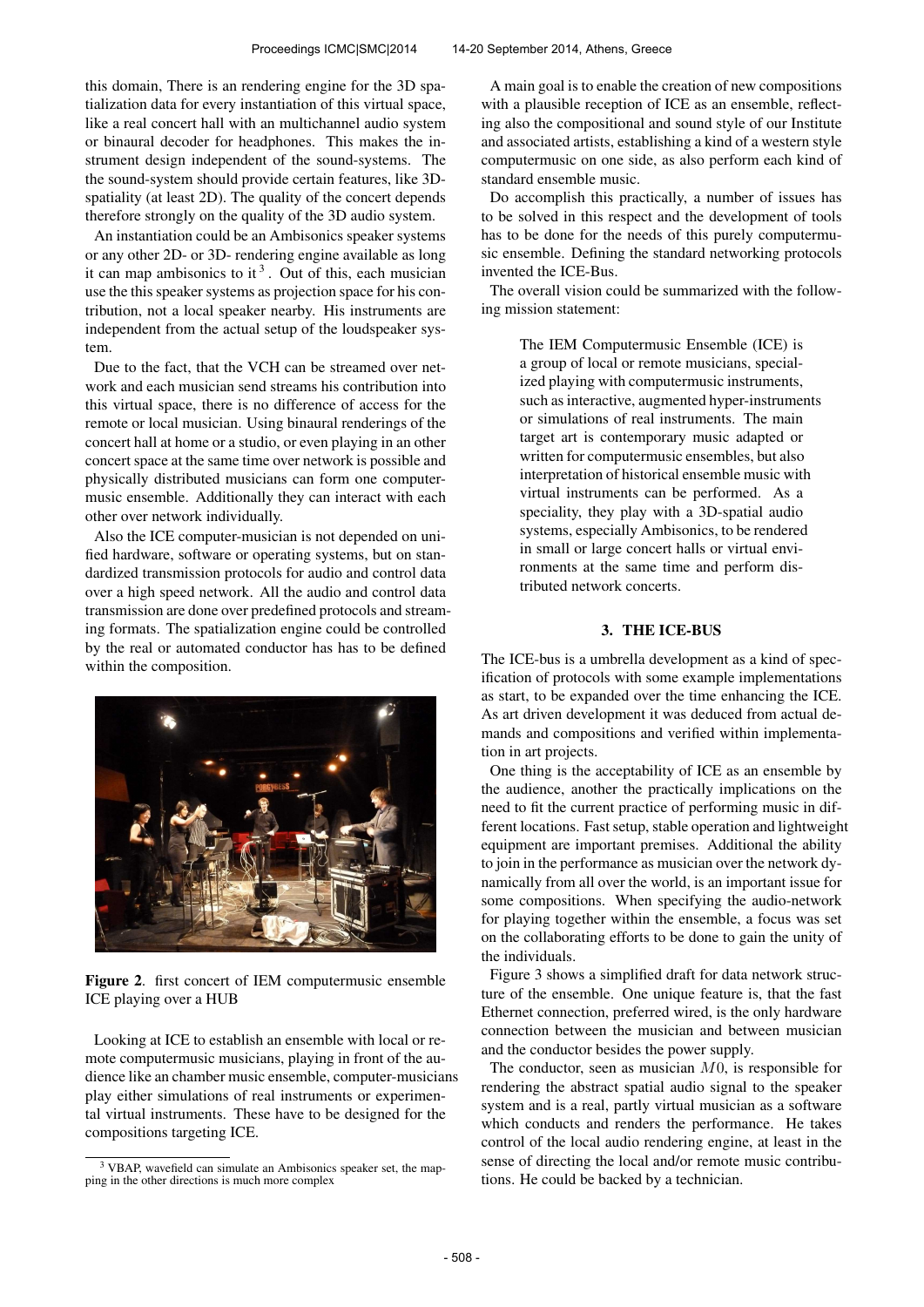

Figure 3. ICE using network connections for intercommunication and playing on to shared sound system

As described before, with this 3-D audio bus, every musician can spatialize him- or herself to the sound system. There is no need for individual loudspeaker of musicians to be heard by others, but each musician needs some possibility for monitoring his and maybe the neighborhood audio signals, the output of the VCH and click tracks. This monitoring signal is extracted from the ICE-Bus by performing an individually monitoring mix for each musician by each musician. Mixing and leveling individual musicians for the performance is done by the conductor or under his supervision, extracted from the ICE-bus.

Global messages like beats, start, stop, triggers oder sensory data is exchangeable. Anyhow every timeless or timed data used for networking should be described within the score of the piece.

This enables the musician to inter-operate more easily, the conductor to broadcast data to musicians and the composer to use these protocols as a kind of notation, such that the piece can be archived for future interpretations.

Looking for a modern, commonly used transmission format for messaging systems within the computermusic domain, we chose "Open Sound Control" (OSC) [17]. With its flexible address pattern in URL-style and its implementation of high resolution time tags, OSC provides everything needed as a communication format[18].

### 3.1 Audio over OSC (AoO)

Experimenting with static network-streams, e.g. using jacktrip [19], showed good results, but they need high bandwidth and are inflexible within complexer networks, especially distributing to multiple listeners on the ICE-bus since mostly it cannot be send as broadcasts. Also in case of server or client breakdown, the whole network tends to break down. Since also a lot of messages synchronized with audio steams are needed, it seems to be more simple and straight forward to handle audio contributions of musicians the same as messages. As a conclusion the decision to use OSC (Open Sound Control)[18] also for transmitting audio was done. As an solution to that problem AoO was developed, which has been published at the Linux Audio conference 2014 and is described there more precisely[20, 21].

With *AoO* the participant just needs to connect to the network, wireless or wired, choosing the drains to play to and send phrases of audio only when needed.

For ICE Ambisonics was chosen as the abstraction of the virtual audio environment. Within Ambisonics domain, each musician can always use the same playing parameters for spatializing the musical contribution. With the imagination of the musician playing in the VCH, as "a virtual 3D environment", they send either their audio signals together with 3D-spatial data or a pre-rendered Ambisonics signal to the dedicated drains. This rendering system act like a distributed mixing system, which produce an Ambisonics mix.

Additional there is the possibility of audio communication between the musicians. Each musicians can broadcast the produced audio signal and hear into the signal produced by the other. Also there is the possibility that musician can send, on special offered drains by the receivers, dedicated audio intervention to the others.

The musicians have to do their own monitor mix, depending on the piece and space where the play, listening only to the neighborhood musicians or the whole audio-scene.

The advantage using a message audio system is, if each musicians sends only sound data if needed, like audio bursts or rendered notes or sending their audio-data to other musicians bandwidth requirements can be dramatically reduced. There should be no border on the imagination of complexity of the ICE network to be used, as long it can be grasped by the participants.

For ICE a first library was written at the IEM using AoO[21], also addressing some problems with asynchronous data transmission.

### 3.2 Message Bus

For the ICE-Bus a complete set of control messages has to be specified, using a well defined namespace for the ICE-Protocol. This has been tested in first concerts and was specific to the first pieces of ICE implementation, but is and will be expanded if needed for other compositions, as long as they guarantee upward compatibility and proper "running code" is provided for the ICE-Bus.

As in most ensembles, everybody has to trust each other. Therefore no special need for security are enforced, to simplify the setup. One exception is addressing the local soundsystem, which can harm listeners, so this drains should be protected to be used exclusively by the main rendering machine.

One important aspect is, that most of all messages are sent as broadcasts, so every musician is able to filter the relevant messages for him or her and the conductor can send musician messages as overrides. For example, controlling the spatialization is primarily a task of the musician himself, but can also be overtaken by the conductor for specific pieces.

Furthermore, a set of different sensors interfaces should be usable for each musician, depending on the instrument or instrument class used. For example, a drummer has a kind of tracked sticks or a string-player accelerators and so on, but the controlling messages for the sound genera-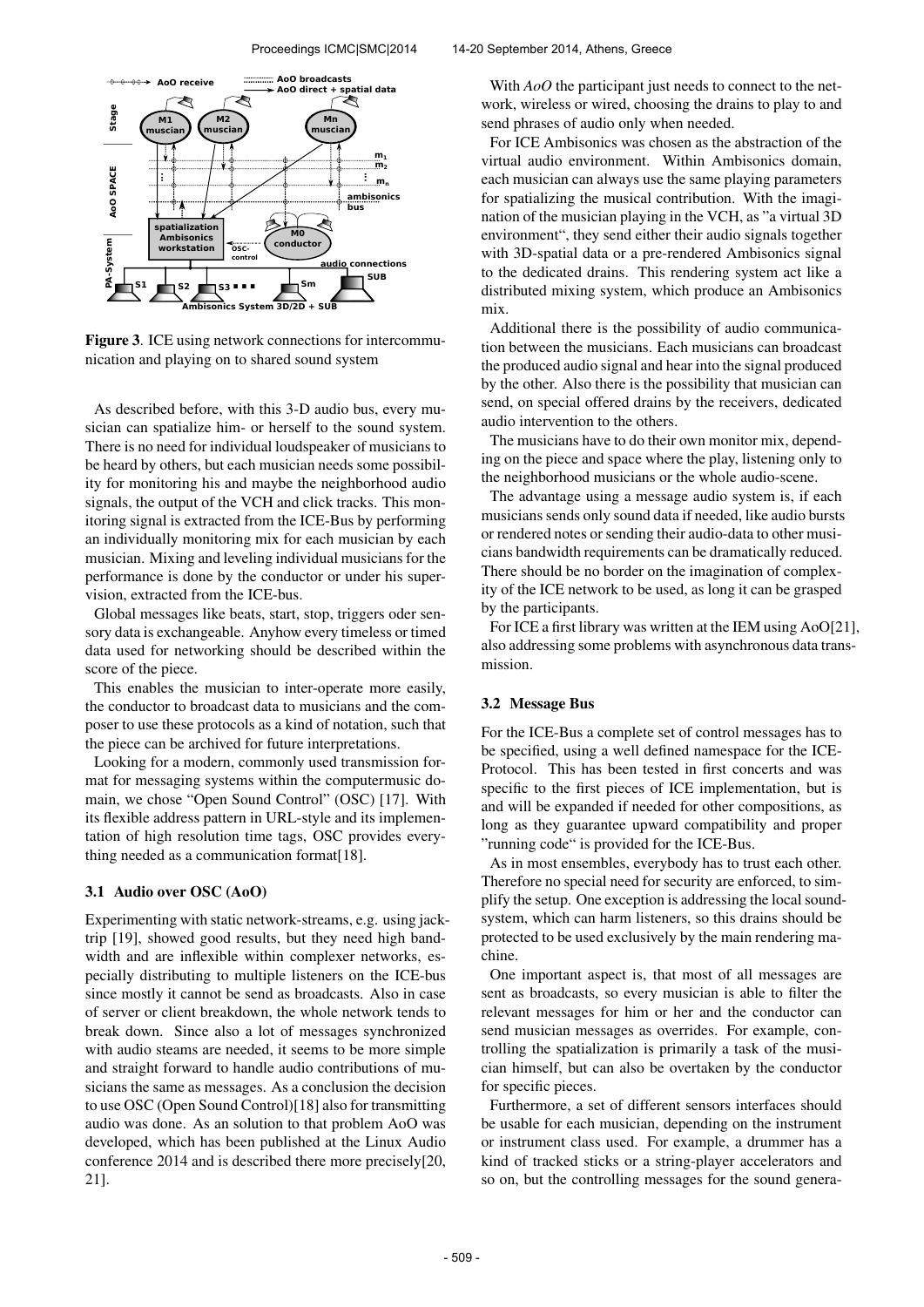tion should have the same parameters, using an abstracted parameter set. Mapping controller data to these control parameter is in the responsibility of the musician. To embody the performance the computer-musician should avoid traditional computer interfaces, like sitting with keyboard and mouse in front of a monitor, as much as possible. With fulfilling the general syntax definitions of ICE, an abstract layer within the OSC-namespace is shared between the musicians.

For example: As special interfaces, transcription engines could be used. Transcription means, for example using voice to control a flute, or using other sound input to play strings or doing gestures mapping for modulations. This has been shown within the piece "Maschinenhalle #1", where metal plates are interfaces of dancers to player pianos [22]. This gives more possibilities to interpret special pieces, with different interfaces. Therefore the sensory layer is individual to each musician and will be implemented and adjusted by the musician who uses them.

For OSC messages REST (Representational State Transfer) style is used, like described in "Best Practices for Open Sound Control"[18]. With its stateless representation each message is a singleton containing all information needed.

Historical seen, orchestras function in a strong hierarchy. Here we use this kind of hierarchy for structuring the control data. The hierarchy is from top level down to instruments functions:

```
/ice/<id>/m/<nr>/{instr/<instr>/...|<sm>...}
    [args, ...]
id ... ensemble name or number
nr ... number of musician from 1..N
instr ... instrument name or number
sm ... system message
```
Since more than one ensemble can play on the same net, we have to distinguish them with the *id*. Musician  $nr$  is 0 for the conductor and  $1..N$  for musicians, assigned in the score. All messages should be send via OSC-bundles to enable time-tagging.



Figure 4. software layers of the musician instrument

#### 3.3 ICE software library

The ICE-Bus software library is a framework for performing pieces. For ICE composition is also coding, composers have to use parts in the layer structure to easily integrate the pieces in a repertoire. Musician has to take care of the specific musician depend modules: Individually different for each musician is the sensor layer which consists of the interaction interface for the sensors the musician is trained for. It should generate a defined set of control parameter to drive the generative part of the instrument, which is needed for the specific composition.

Another part to be altered by the musician is the monitoring, because each musicians needs other strategues to monitor during playing their specific interaction interface.

The instrumentation is done with virtual instruments for each piece, which are driven by interaction interface as abstract functionality, e.g.  $/in/sensor/wii/X$  to modulation, which has to be implemented by the musician individually.

Rendering in the abstract 3D concert space is done with a the audio processing library used by all musician to gain compatibility. Some parameters has to be controlled by sensors, depending on the piece. So there is a clear distinction for which part the musician, the composer and the system integrator is responsible for.

The interfaces in this software library will be published as documented code, so each part can collaborate within the composition process of a piece. For example a composition addresses musician to play different frequency bands, the functionality would be implemented in the instrument section by the composer. If a musician plays another instrument, the abstracted parameter interface between interaction interface and instruments should match the needed parameters.

#### 3.4 synchronization and time

As a general time, tempo, bars and divisions are used to gain the conductor to control the speed within the piece. If fixed time is needed in some pieces, a synchronized realtime clock can be used in the composition. It depends on the piece if audio has to be phase synchronous or not. Since jitter for messages is mostly more worse than a constant latency, it is recommended to use a central timesource. Available for most system, the "Precision Time Protocol" (PTP)[23] allows a lightweight implementation in local (and remote) networks and can guarantee a quasi sample-accurate synchronization. For distant network the "Network Time Protocol" (NTP)[24] can be used, since it is the standard for the Internet and distributed over routers and gateways. AoO provides this kind of synchronization as module.[AOO:14]

# 4. ALL UNDER ONE NET

As an example piece, "all under one net" (auon) shows some how ICE is implemented and some important new aspects of distributed computermusic ensembles.

The musicians play with 1st-order Ambisonics-recordings as sound material. This contributions are also rendered in realtime in the 3D concert space. They are also sidelined into a central algorithmic compositional machine, which output will be mixed to contributions.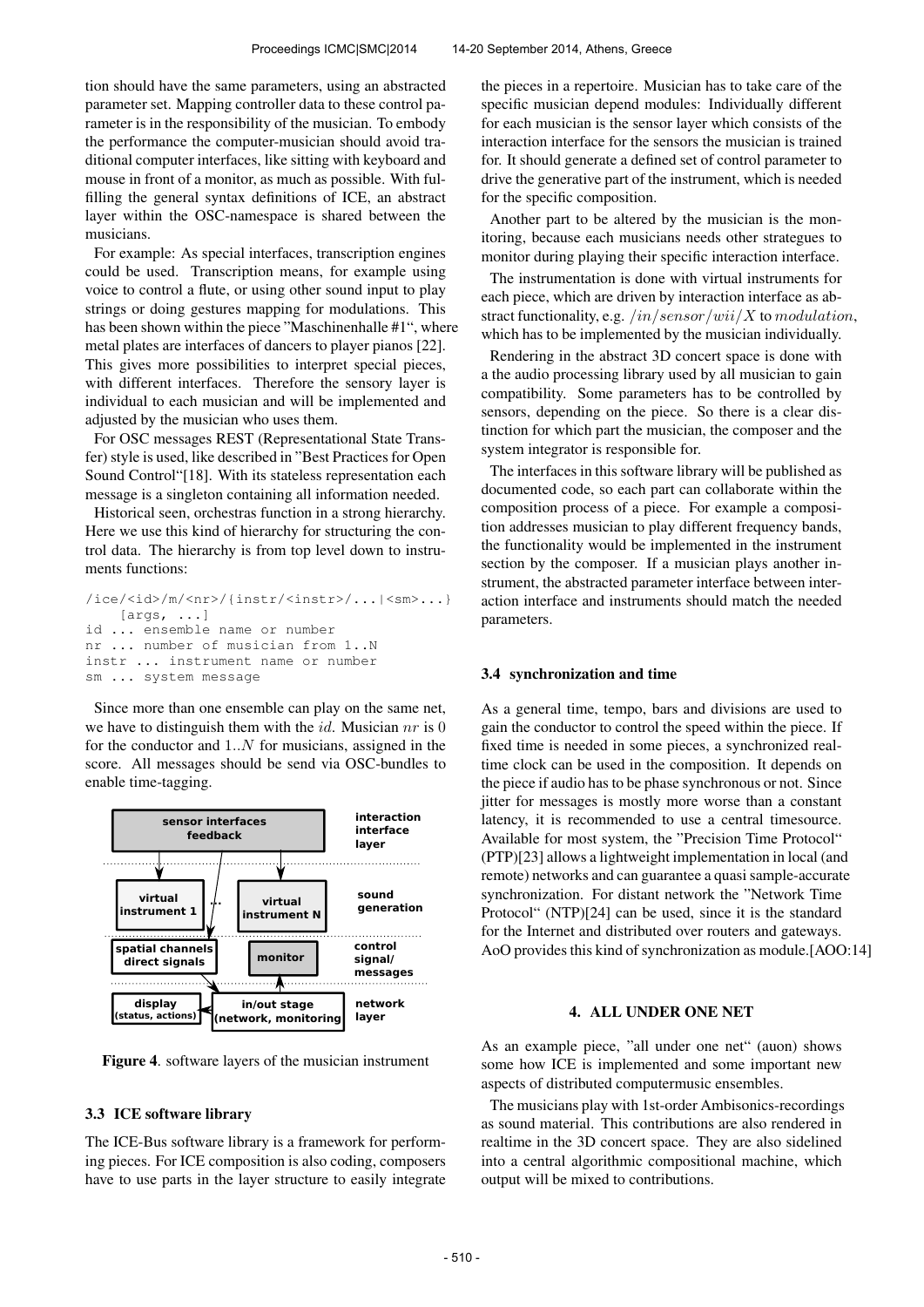

Figure 5. graphic score All Under One Net for ICE

### 4.1 algorithmic composer

The algorithmic composer, simulates short time, medium time and long time memory, aging material with filters, cutters and pitch-shifter in Ambisonics domain. Ambisonics material is categorized for feeding the different memory stages. As an outcome the collected material is altered (aging) continuously over time in the three memories spaces, implemented as loops. The algorithmic composition generator machine, using self-replicating data structure from an initial series, extract glimpses from the different memories and spatialize them in the abstracted 3D concert space.

### 4.2 rendering to the sound system

Musician play Ambisonics soundscape material, recorded from typical places of their origin, direct in the Ambisonics space. With the new technologies, like the AmbiX toolkit [KRON:14], which can stretch, expand and enhance 3Dmaterial on different directions, the contributions of different musician can be spatialized surrounding the audience. Generating focuses as main direction for each musician, it is possible also to use full 3D-Ambisonics material the same as instrumental sounds with coordinates. Mixed with the output of the algorithmic composer, which can be rendered more in distance and from the back. Musician can also monitor the whole sound scene using binaural Ambisonics rendering plugins with headphones, if they are positioned outside the main listening space, like on a stage or remote musician.

## 4.3 networked remote musicians

All Network places are equal, except of one where the conductor is placed as musician  $M_0$ . The conductor arranges the spatial perception of the musicians and also provides the timing. The local Ambisonics signal is send to the remote locations and mixed with the remote ones. To reduce bandwidth, musicians contributions are not send to remote, since monitoring should be done over the VCH represented by the Ambisonics mix.

### 4.4 performances

A first version was composed for ICE in 2011 and performed at Porgy an Bess in Vienna<sup>4</sup> and at the IEM. The main focus was to explore if ICE is perceived as an ensemble and if a "not computermusic specialized audience" can follow the musician and assign the receipt audio material to the musicians. Besides being recognized as unusual musicians, most people in the audience confirmed both.



Figure 6. remote screens in vilnius of CUBE in Graz

In a next Version 2012, the network concept was added, playing with musicians in Vilnius, rendering Ambisonics 3.order on both concert halls. With a fast Internet connection, streaming 25 channels audio and 2 video-streams in each direction with latency about 60 ms on audio including local rendering machines, most pieces worked well, especial aoun. Rhythmical pieces lack on synchronization by conduction over video, where latency of the video with at least 3 frames is much bigger. Conducting over OSC worked much more reliable.

As a new version, the spatialization of of Ambisonics material with techniques of enforcing directions with spatial

<sup>4</sup> A well known JAZZ club in Vienna